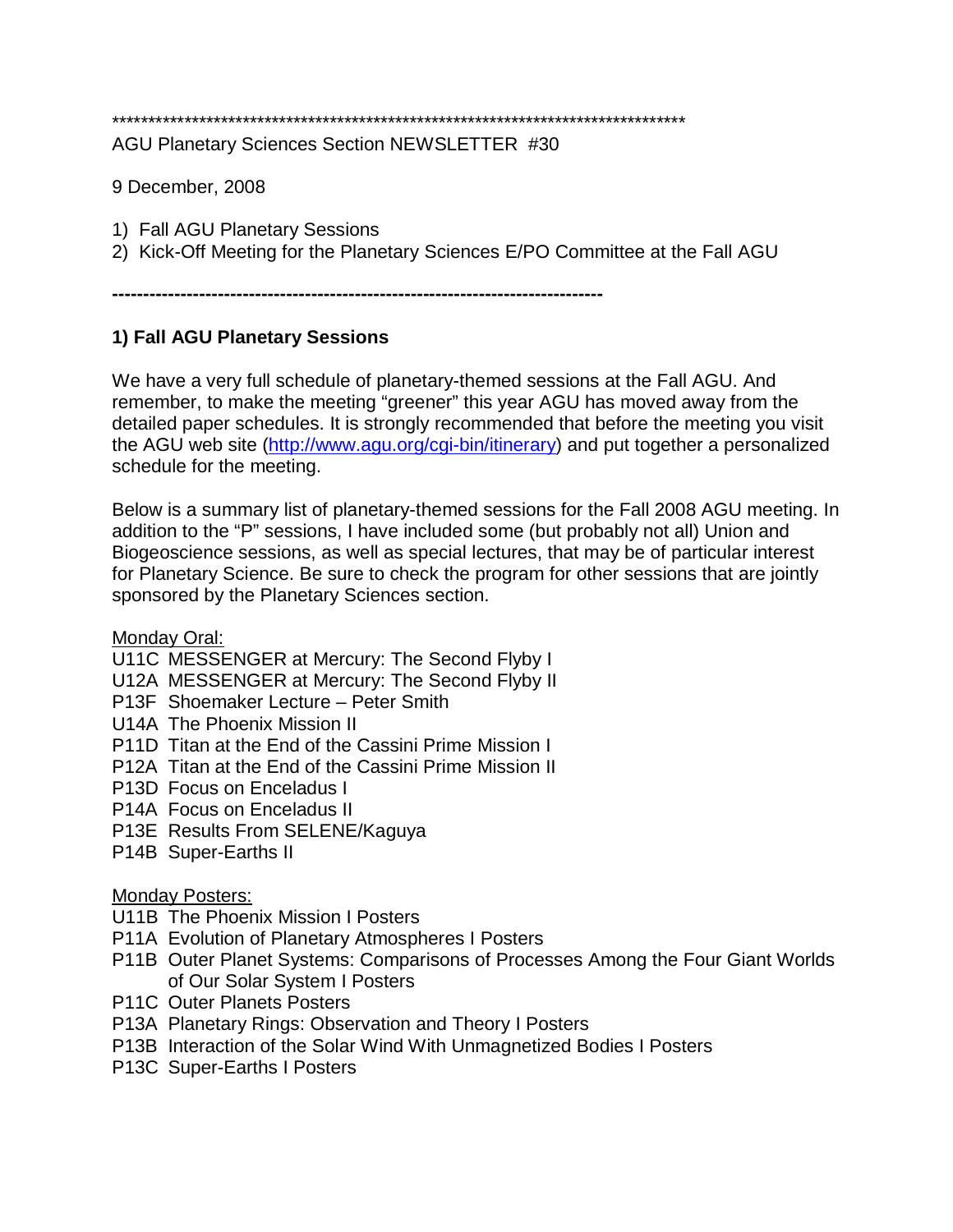Tuesday Oral:

- P21B Outer Planet Systems: Comparisons of Processes Among the Four Giant Worlds of Our Solar System II
- P22A Exploring Venus I

## Tuesday Posters:

- U21A MESSENGER at Mercury: The Second Flyby III Posters
- U23E Comparative Climate Studies of Earth, Venus, and Mars I Posters
- P21A Titan at the End of the Cassini Prime Mission III Posters
- P23A Blowing Hot, Blowing Cold: The Diversity of Outer Planet Satellites I Posters
- P23B Focus on Enceladus III Posters

## Wednesday Oral:

- U34B Comparative Climate Studies of Earth, Venus, and Mars II
- P31C Blowing Hot, Blowing Cold: The Diversity of Outer Planet Satellites II
- P32A Planetary Rings: Observation and Theory II
- P31D Mars Reconnaissance Orbiter: Mars Perspectives After One Mars Year I
- P32B Mars Reconnaissance Orbiter: Mars Perspectives After One Mars Year II
- P33C Landed Measurements on Mars: Ground Truth for Orbital Data I
- P33D Evolution of Planetary Atmospheres II
- P34A New Developments in the Study of Fluvial Systems on Mars I
- P34B Interaction of the Solar Wind With Unmagnetized Bodies II

## Wednesday Posters:

- P31A Planetary Sciences General Contributions Posters
- P31B The Dynamic Lunar Environment I Posters
- P33A Exploring Venus II Posters
- P33B Mars Geology and Geophysics Posters

# Thursday Oral:

- B43E Sagan Lecture Paul Falkowski
- P42A Planetary Sciences: Moon, Mars, Genesis
- P43D Prospects for Habitability on Noachian Mars
- P44A Geochemistry, Stratigraphy, and Evolution of Sulfates on Mars II
- P44B Whipple Lecture Roger Phillips
- P44C Whipple Lecture Session

#### Thursday Posters:

- P41A New Developments in the Study of Fluvial Systems on Mars II Posters
- P41B Mars Reconnaissance Orbiter: Mars Perspectives After One Mars Year III Posters
- P43A Recent Advances in Planetary Volcanology I Posters
- P43B Geochemistry, Stratigraphy, and Evolution of Sulfates on Mars I Posters
- P43C Comparison of Basaltic Volcanism on the Earth and Mars I Posters

Friday Oral: